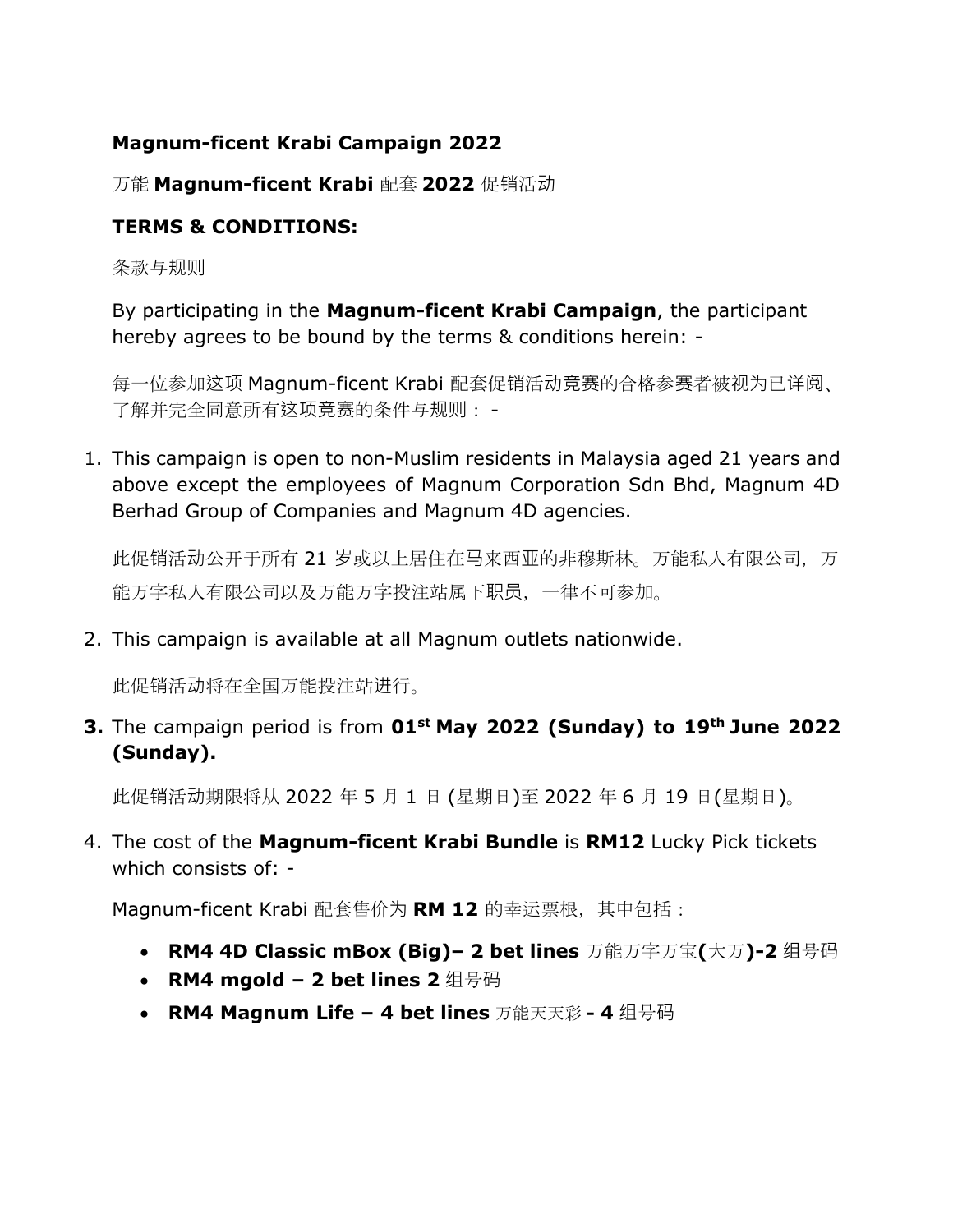5. Every single purchase of Magnum-ficent Krabi Bundle of RM 12 is entitled to participate for the Lucky Draw Contest. Multiple entries are acceptable during the contest period.

Note: Should there be any bundle with less than RM12 or incomplete products sold to you, kindly reject or request the sales person to re-print it for you immediately. Any incomplete bundle, either ticket value or product, will be considered invalid for Lucky Draw entry.

**Prizes Items 1st Draw 2nd Draw 3rd Draw** Magnumficent Krabi 4D3N Krabi, Thailand Holiday Package for 2 pax RM3,000 & RM 500 Cash 8 8 8 **8 8 8**

There are 24 prizes to be won as below: -

每购买一套 RM 12 的 Magnum-ficent Krabi 配套即可获取幸运大抽奖(共 24 份奖品待 赢取)的机会。

注: 如您所购买的配套低于 RM 12 或缺少任何一张彩票, 请马上拒收或要求我们的售票员 重新打印给您。任何不完整的配套,无论金额或票根不足,将失去参与幸运大抽奖资格。

| 奖项          | 奖品                                                 | 第<br>轮抽奖 | 第二轮抽奖 | 第三轮抽奖 |
|-------------|----------------------------------------------------|----------|-------|-------|
| 震撼的岛屿<br>之旅 | '人4天3夜泰国甲来<br>双<br>度假配套价值<br>RM3,000以及 RM500<br>现金 |          |       |       |
|             |                                                    |          |       |       |

6. There will be total 3 rounds of **Magnum-ficent Krabi Lucky Draw** which falls on 23rd May 2022 (Monday)\*, 09th June 2022 (Thursday)\* & 23rd June 2022 (Thursday)\*. \*Subject to change

Magnum-ficent Krabi 配套共有 3 次的大抽奖,分别在 2022 年 5 月 23 日(星期一)\*, 2022 年 6 月 9 日(星期四)\* 和 2022 年 6 月 23 日(星期四)\*。 \*可能会更改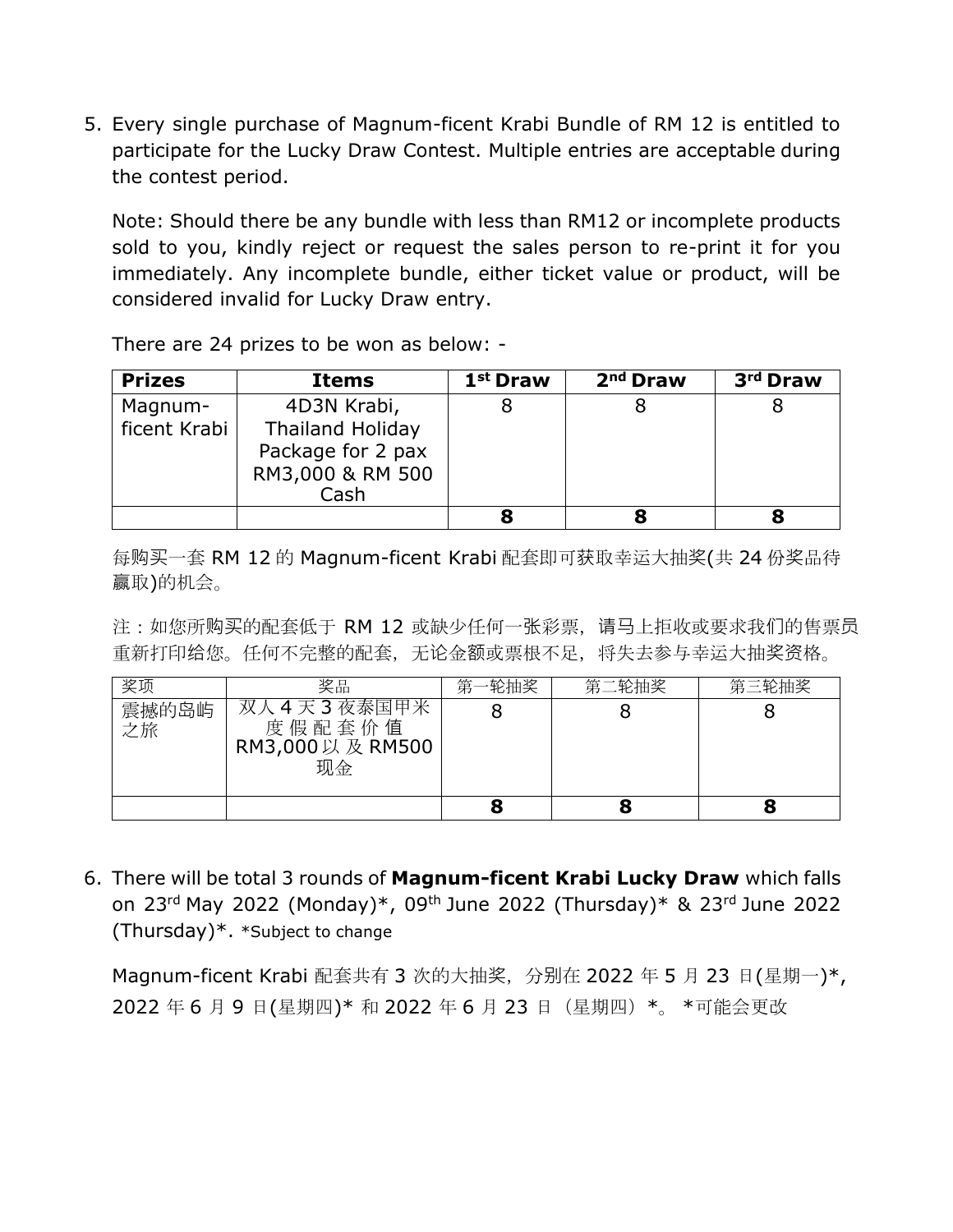7. Download and scan QR Code of every ticket in the same Magnum-ficent Krabi Bundle with the NEW MyMagnum 4D app **BEFORE LUCKY DRAW DATE** in order to participate in the lucky draw contest. Breakdown as below.

1 st Lucky Draw: Purchase & scan between **01st May 2022 – 15th May 2022**  2 nd Lucky Draw: Purchase & scan between **16th May 2022 – 31st May 2022**  3 rd Lucky Draw: Purchase & scan between **01st June 2022 – 19th June 2022**

Simple registration will be required for the first-time user of the app. You must ensure that all details entered are correct and accurate. ANY ILLEGIBLE, INCORRECT or INCOMPLETE ENTRIES WILL BE AUTOMATICALLY DISQUALIFIED.

欲参与这项促销活动的合格参赛者, 必须进行以下步骤: 购买 Magnum-ficent Krabi 配套以及必须在幸运大抽奖日期前, 下载并使用全新 MyMagnum 4D 应用程序扫描所有配套票根的二维码即可参加大抽奖。幸运大抽奖奖 品如下:

第一轮抽奖:於 2022 年 5 月 1 日至 2022 年 5 月 15 日购买并扫描 第二轮抽奖:於 2022 年 5 月 16 日至 2022 年 5 月 31 日购买并扫描 第三轮抽奖:於 2022 年 6 月 1 日至 2022 年 6 月 19 日购买并扫描

首次使用该应用程序需进行简单的注册。参加者需确保所有提交的资料属实。如发现有任 何不合规格的资料,参赛资格将自动被取消。

8. You are not required to keep the tickets of Magnum-ficent Krabi Bundle as proof of purchase. But you are required to present the Member ID in the NEW MyMagnum 4D app as prove of winner's identity. The prize will be forfeited if you fail to present the same and correct Member ID of the lucky winner that was drawn.

您无须保留 Magnum-ficent Krabi 配套的票根以作购买证明。但在领取奖品时您必须打 开全新 MyMagnum 4D 应用程序并出示会员号码以作证明。如您无法出示与资料相符的 会员号码,您将无法领取所获的奖品。

9. Winners will be notified by in-app notification after lucky draw and Customer Support will contact Winner. All winners list for lucky draw will also be published on Magnum 4D Official Website.

万能万字有限公司将通过全新 MyMagnum 4D 应用程序通知获奖者。获奖者名单将会发 放於万能万字私人有限公司官方网站。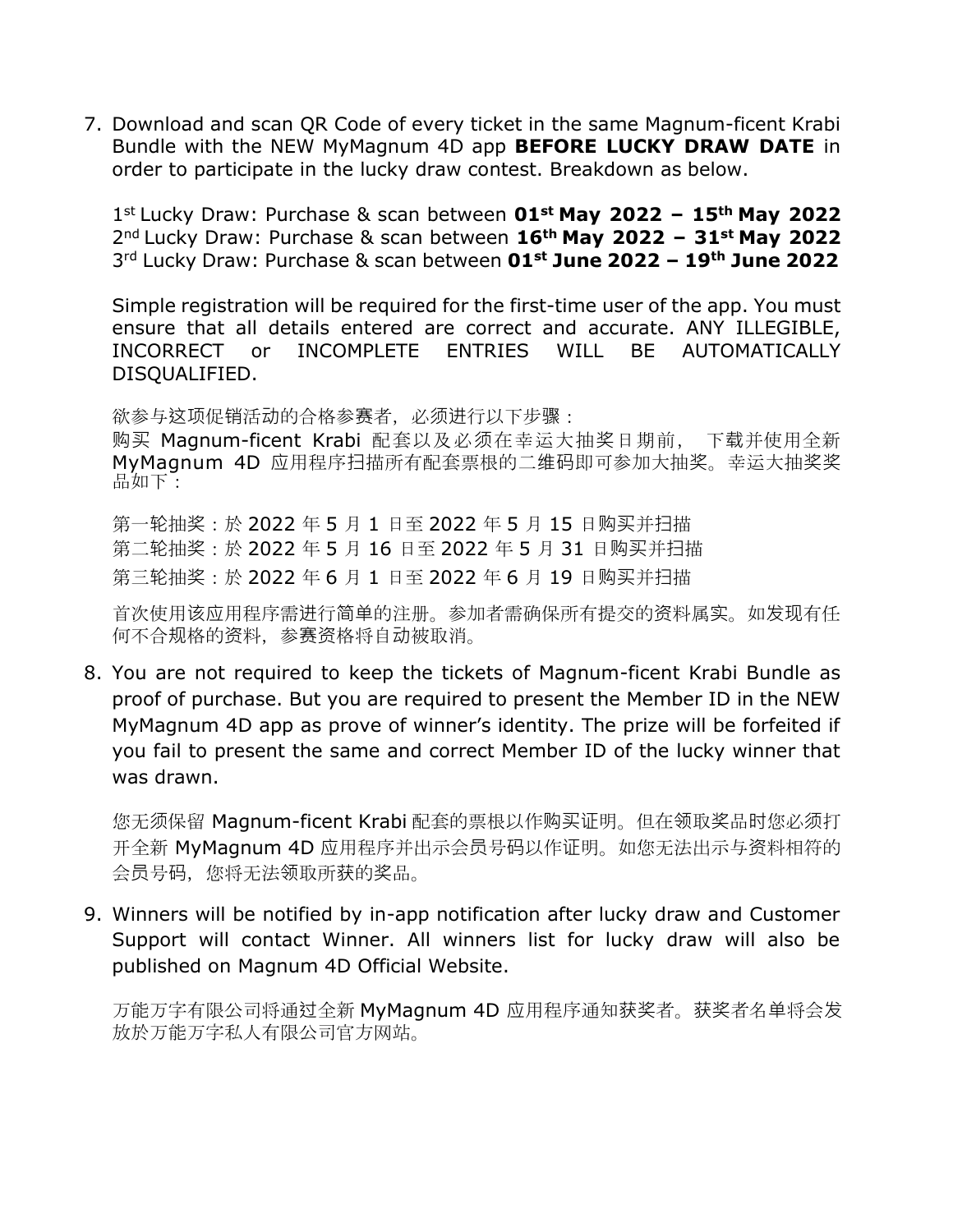10. Prize collection must be done within 60 days from the winning announcement of the contest, after which the prize will be forfeited.

获奖者必需在成绩公布后的 60 天内前往领奖,否则领奖资格将被取消。

11. Magnum reserves the right to substitute the prize with another prize of the same value without prior notice.

万能万字有限公司有权利在没有事先通知获奖者的情况下,以另一个相同价值的奖品取代。

12. Lucky draw prizes can be collected from the Magnum 4D State Offices depending on which state the winner resides in. All travelling expenses and arrangements of transportation expenses shall be borne by the winner.

幸运大抽奖奖品将根据获奖者所在州属的万能区域公司领取。有关交通或安排等费用,将 由获奖者自行承担。

- 13. When collecting the prize, all prize winners are required to present their original IC (for Malaysians) or Passport (for non-Malaysians) for verification purposes, failing which, Magnum reserves the right not to award the prize(s). 领取奖品时,每位获奖者必需出示正本身份证证件(马来西亚公民)或护照(非马来西亚 公民)以作验证,否则万能万字有限公司将有权利不颁发有关奖品。
- 14. Magnum reserves the right to use all winners' details such as photos, name or any other particulars for the purposes of advertising, press release, trade and promotion or otherwise without further compensation and notification to the winner and without the winner's authorization.

万能万字有限公司有权利使用所有获奖者的个人资料如照片、名字等等于广告、新闻稿交 易及促销等权利,而无需得到获奖者授权并不会赔偿任何金额。

By participating in this campaign, all participants have agreed to be bound by the Terms and Conditions of this contest and PDPA policy. The managements' decision is final and binding. No correspondences will be entertained.

所有参加者均同意接受本促销活动所订之条款约束以及个人隐私权条例。一概以管理层之 最终决定为准,并不接受任何异议。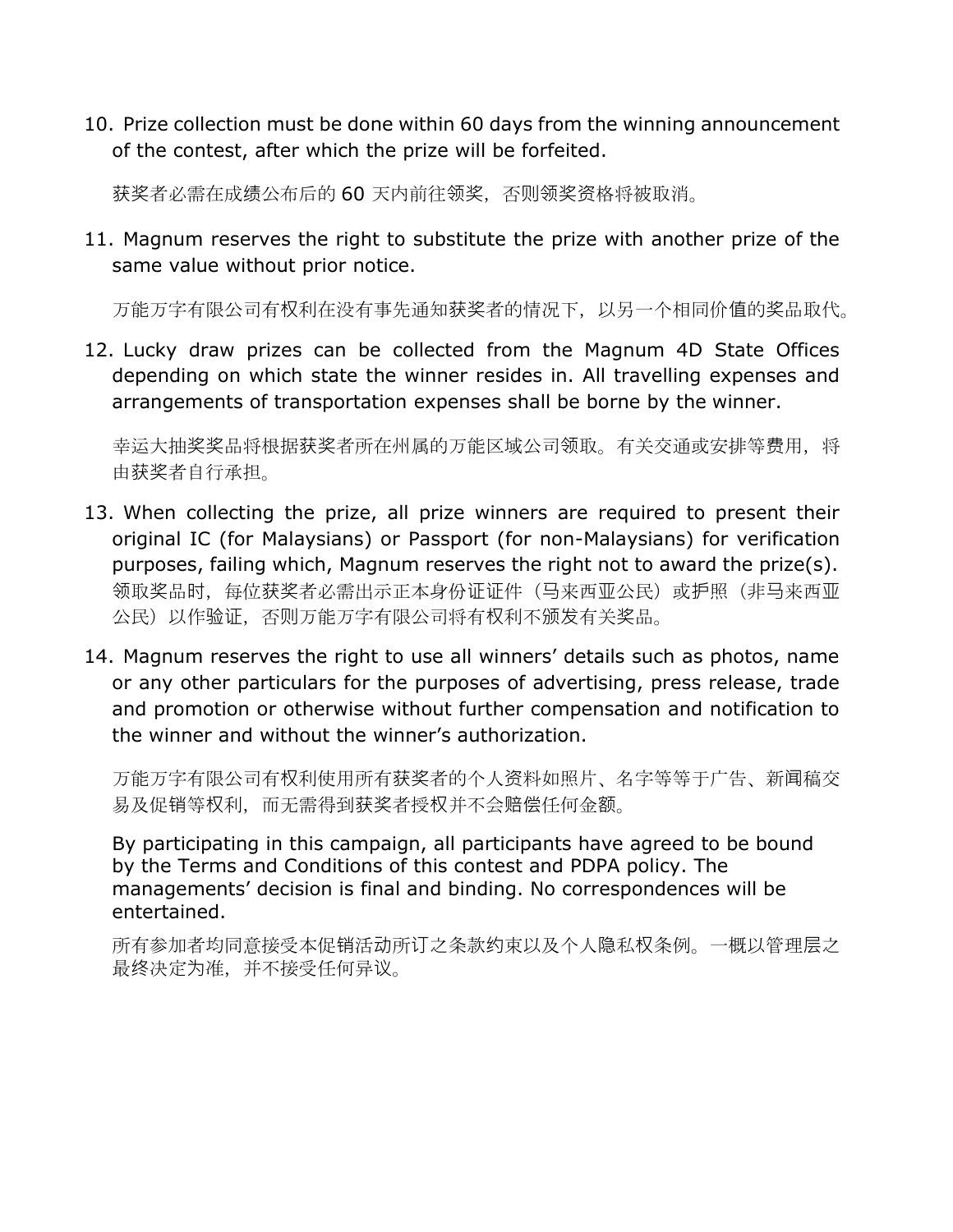15. If you wish to request access to your Personal Data held by Magnum for the above purposes or to withdraw your consent, please send your request in writing to the following address:

Attention: **Marketing Department Magnum 4D Bhd (132431-D)** Wisma Magnum 111 Jalan Pudu 55100 Kuala Lumpur

#### **Magnum shall respond within 14 working days upon receipt of your request. Magnum reserves the right to impose a data processing fee for your request.**

如您不同意万能使用您的个人资料或想要撤回您对该条规的同意,请以书面形式将您的 请求寄送到以下

地址:**Marketing Department Magnum 4D Bhd (132431-D)** Wisma Magnum 111 Jalan Pudu 55100 Kuala Lumpur

万能将在收到您的请求后的 **14** 天内作出回应。万能也将保留向您征收任何数据处理费 用之权利。

- 16. Magnum shall not be responsible in anyway whatsoever, in respect of technical failures of any kind, or unauthorized human intervention and electronic or human error in the administration and processing of this contest. 对于本次促销活动的管理与处理,万能对于任何技术问题或人为失误等问题,均不负任何 责任。
- 17. Magnum reserves the right to amend or change any of the terms and conditions of this campaign at any time without prior notice to any party.

万能有权力在不通知任何一方的情况下,修改或更正促销活动的条款与规则。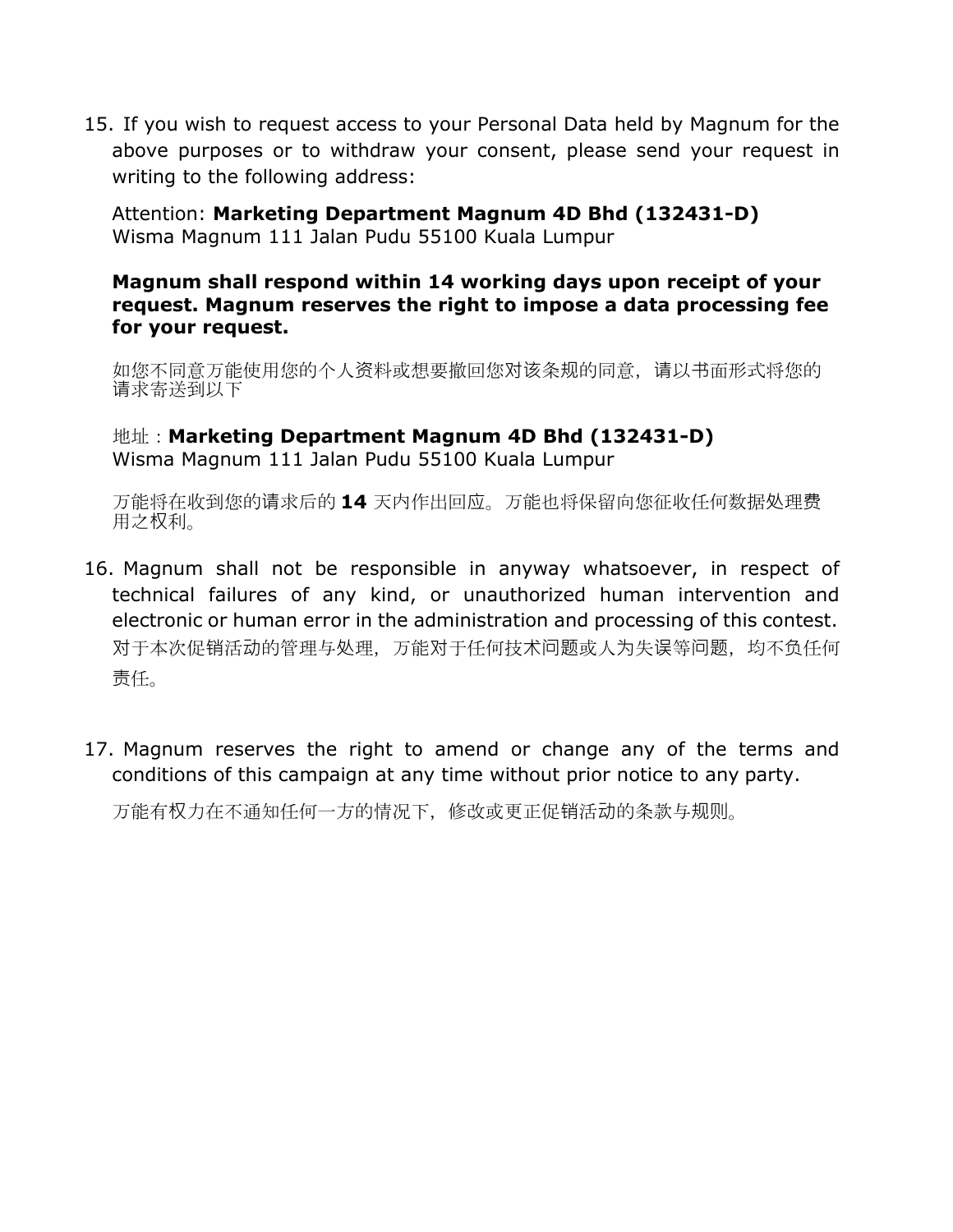#### **Magnum 4D Berhad:-**

万能万字私人有限公司:**-** 111, Jalan Pudu, Bukit Bintang, 55100 Kuala Lumpur. Tel: 03 - 2078 6233 Email: [enquiry@magnum.my](mailto:enquiry@magnum.my)

#### **Magnum 4D States Offices**: **-**

万能区域公司**:-**

## **ENE (SELANGOR) SDN BHD**

19, Jalan Maharajalela, 50150 Kuala Lumpur. Tel: 03 - 2148 8366 Fax: 03 - 2144 1978 Email: [enquiry@magnum.my](mailto:enquiry@magnum.my)

## **ENE (PERAK) SDN BHD**

No. 1 & 1A, Hala Datuk 5, Jalan Datoh, 30000 Ipoh, Perak Tel: 05 - 241 2397 Fax: 05 - 241 6237 Email: [enquiry@magnum.my](mailto:enquiry@magnum.my)

## **ENE (PENANG) SDN BHD**

294 & 296, Vantage Point, Jalan Jelutong, 11600 Penang Tel: 04 - 2815923 Fax: 04 - 2812968 Email: [enquiry@magnum.my](mailto:enquiry@magnum.my)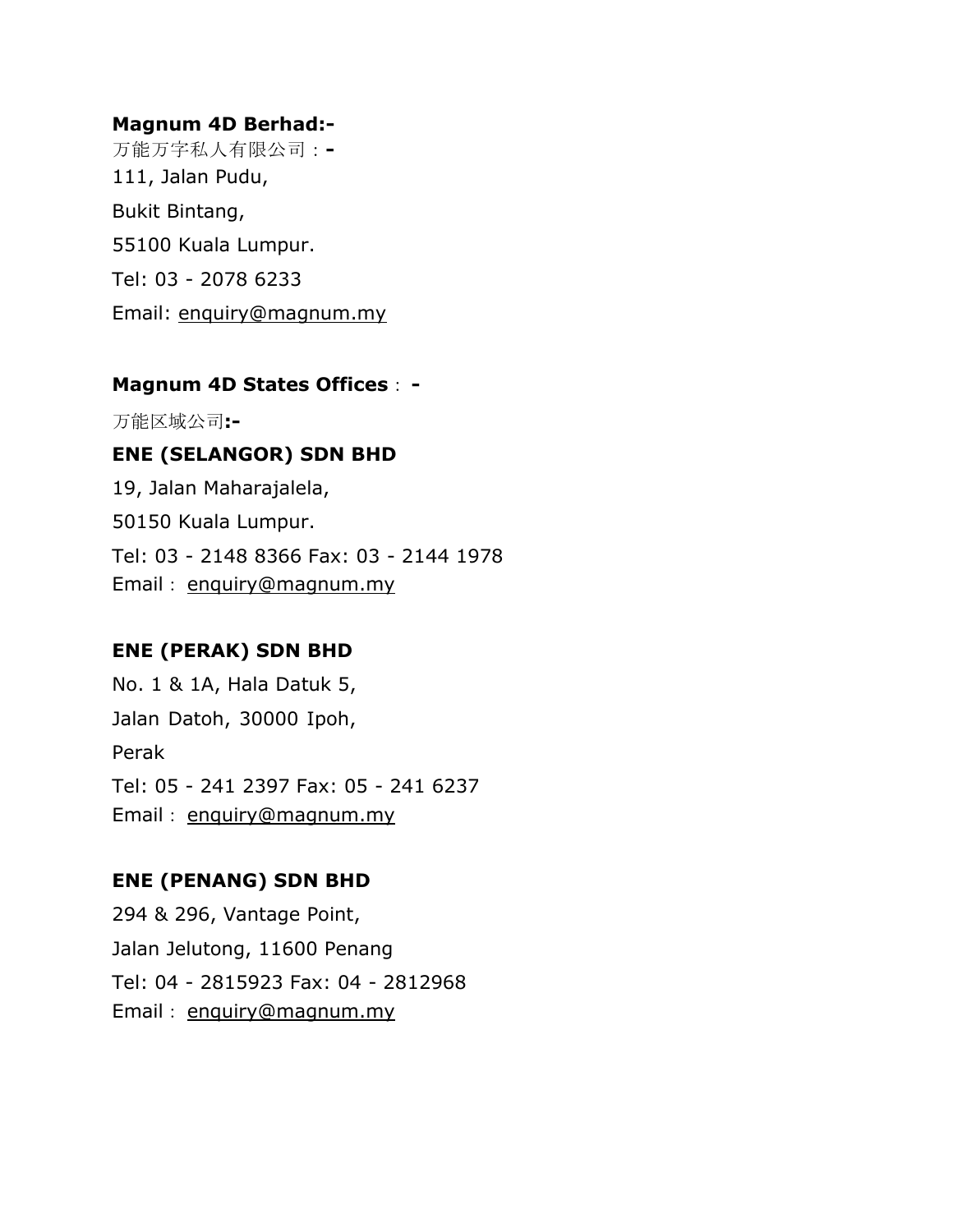#### **ENE (NEGERI SEMBILAN) SDN BHD**

No.14, Jalan Era Square2, Era Square, 70200 Seremban Negeri Sembilan. Tel: 06 - 762 1218 Fax: 06 - 763 2052 Email: [enquiry@magnum.my](mailto:enquiry@magnum.my)

## **ENE (MELAKA) SDN BHD**

332 & 333, Taman Melaka Raya, Off Jalan Taman, 75000 Melaka Tel: 06 - 284 5993 Fax: 06 - 283 0597 Email: [enquiry@magnum.my](mailto:enquiry@magnum.my)

# **M4D (JOHOR) SDN BHD**

84, Jalan Sutera Tanjung 8/3, Taman Sutera Utama, 81300 Skudai, Johor Bahru. Tel: 07 - 558 8317 Fax: 07 - 558 9923 Email: [enquiry@magnum.my](mailto:enquiry@magnum.my) Sub Station: 32 & 34, Jalan Dato' Syed Esa, Taman Pantai, 83000 Batu Pahat. Tel: 07 - 435 5339 Fax: 07 - 434 0909